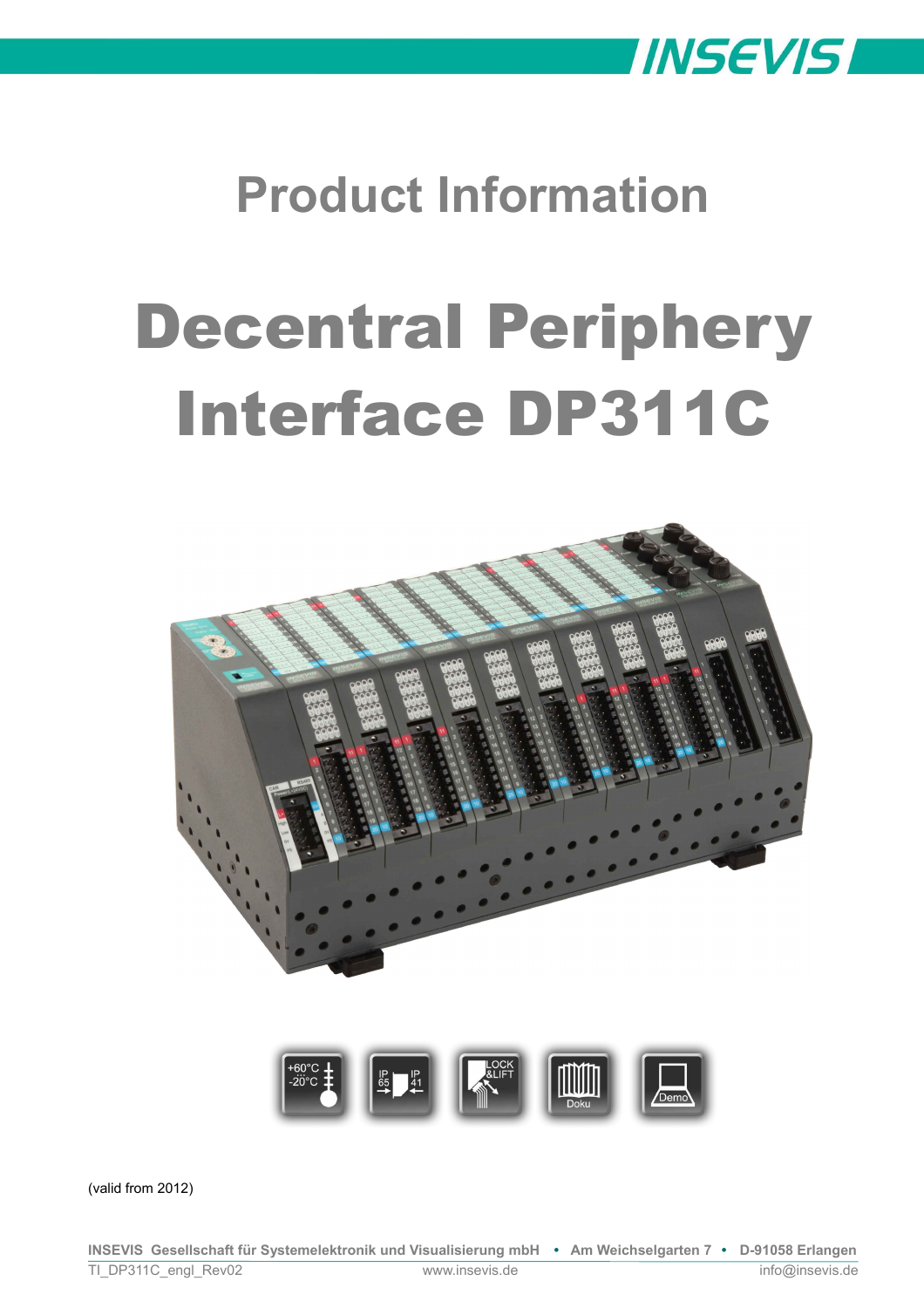

### **Description**

decentral head station for periphery modules

#### **35mm DIN Rail**

**- DP311C** with 11 free periphery slots

#### **Head station**

- **"ConnectLine"** - communication to PLC with a protocol
- compatible
- to CANopen®
- with switchable teminate resistors for CAN



**INSEVIS Gesellschaft für Systemelektronik und Visualisierung mbH • Am Weichselgarten 7 • D-91058 Erlangen**